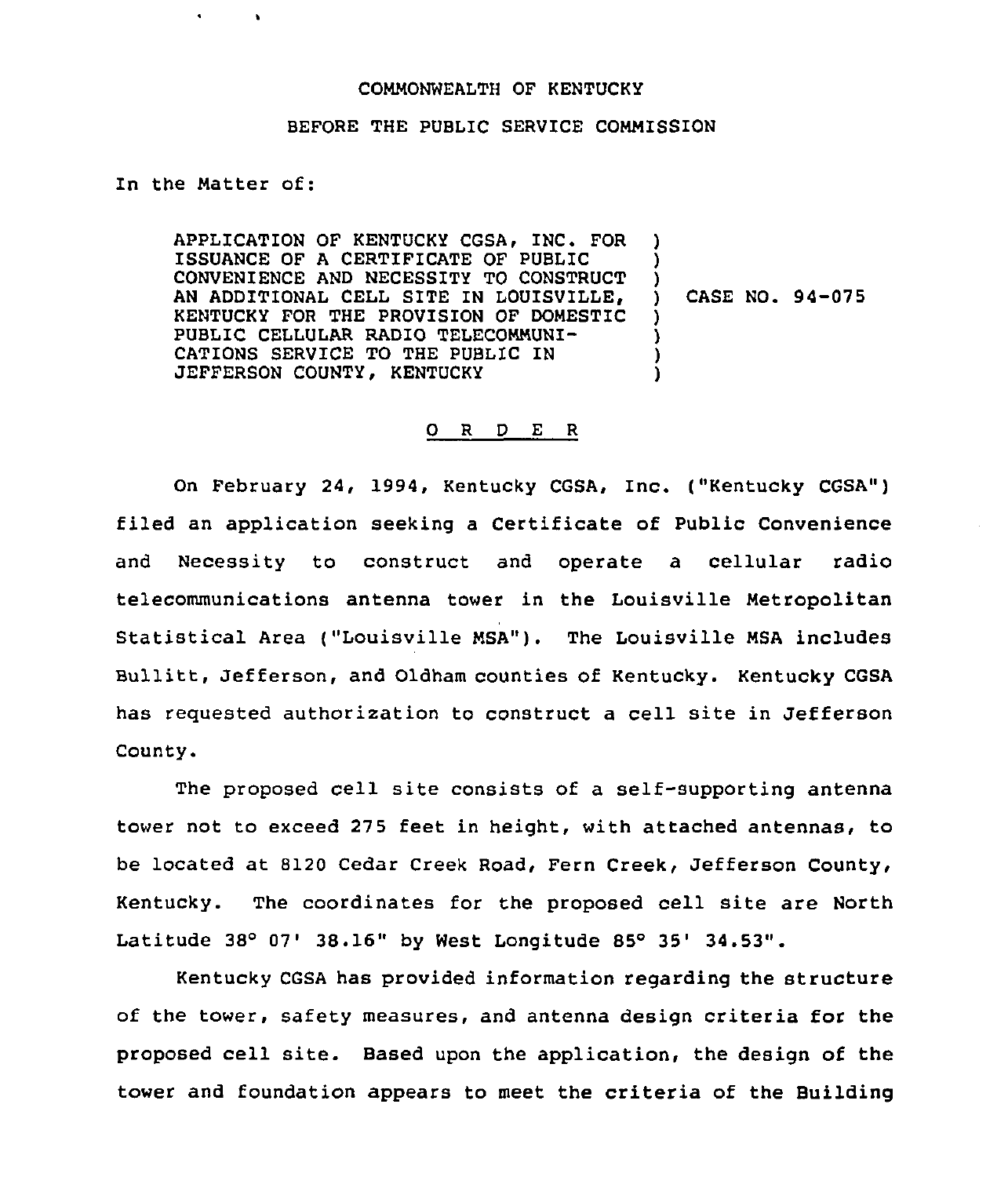Officials and Code Administrators International, Inc. National Building Code, with reference to earthquakes, winds, and tornadoes.

Pursuant to KRS 100.324(1), the proposed cell site's construction is exempt from local zoning ordinances. However, Kentucky CGSA has notified the Louisville/Jefferson County Planning Commission of the proposed construction. Kentucky CGSA has filed applications with the Federal Aviation Administration ("FAA") and the Kentucky Airport Zoning Commission ("KAZC") seeking approval for the construction and operation of the proposed cell site. Both applications are pending.

Kentucky CGSA has filed notices verifying that each property owner and resident within 500 feet of the proposed cell site has been notified of the pending construction. The notice solicited any comments and informed the property owners and residents of their right to intervene. No comments were received by the Commission.

Pursuant to KRS 278.280, the Commission is required to determine proper practices to be observed when it finds, upon complaint or on its own motion, that the facilities of any utility subject to its jurisdiction are unreasonable, unsafe, improper, or insufficient. To assist the Commission in its efforts to comply with this mandate, Kentucky CGSA should notify the Commission if it does not use this antenna tower to provide cellular radio telecommunications services in the manner set out in its application and this Order. Upon receipt of such notice, the Commission may, on its own motion, institute proceedings to

$$
-2 -
$$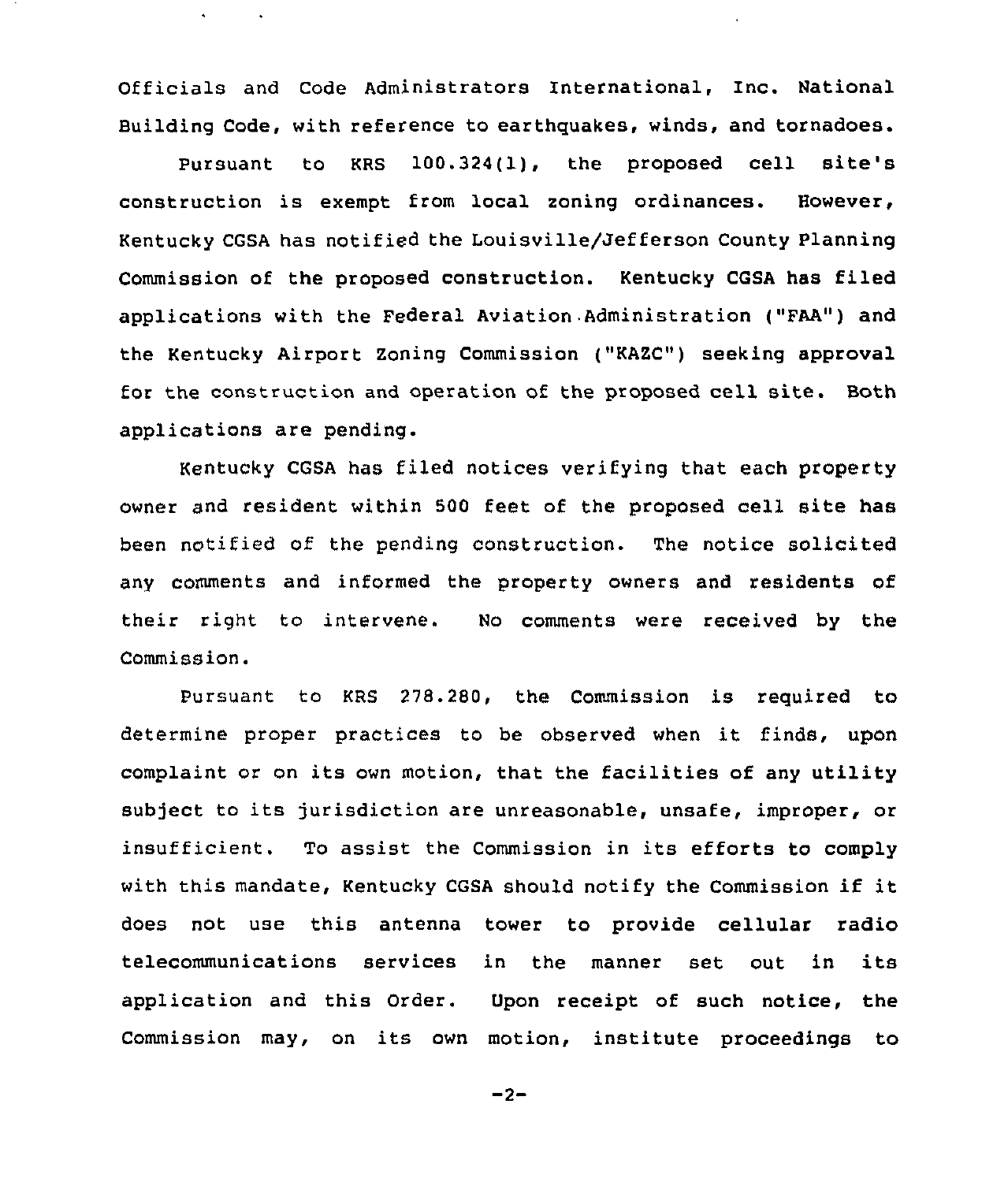consider the proper practices, including removal of the unused antenna tower, which should be observed by Kentucky CGSA.

The Commission, having considered the evidence of record and being otherwise sufficiently advised, finds that Kentucky CGSA should be granted a Certificate of Public Convenience and Necessity to construct and operate the proposed cell site in the Louisville NSA under its currently approved tariff.

IT IS THEREFORE ORDERED that:

1. Kentucky CGSA be and it hereby is granted <sup>a</sup> Certificate of Public Convenience and Necessity to construct and operate a self-supporting antenna tower not to exceed 275 feet in height, with attached antennas, to be located at 8120 Cedar Creek Road, Fern Creek, Jefferson County, Kentucky. The coordinates for the proposed cell site are North Latitude 38° 07' 38.16" by West Longitude 85° 35' 34.53".

2. Kentucky CGSA shall file a copy of the final decisions regarding its pending FAA and KAKC applications for the proposed construction within 10 days of receiving these decisions.

3. Kentucky CGSA shall immediately notify the Commission in writing, if, after the antenna tower is built and utility service is commenced, the tower is not used for a period of <sup>3</sup> months in the manner authorized by this Order.

 $-3-$